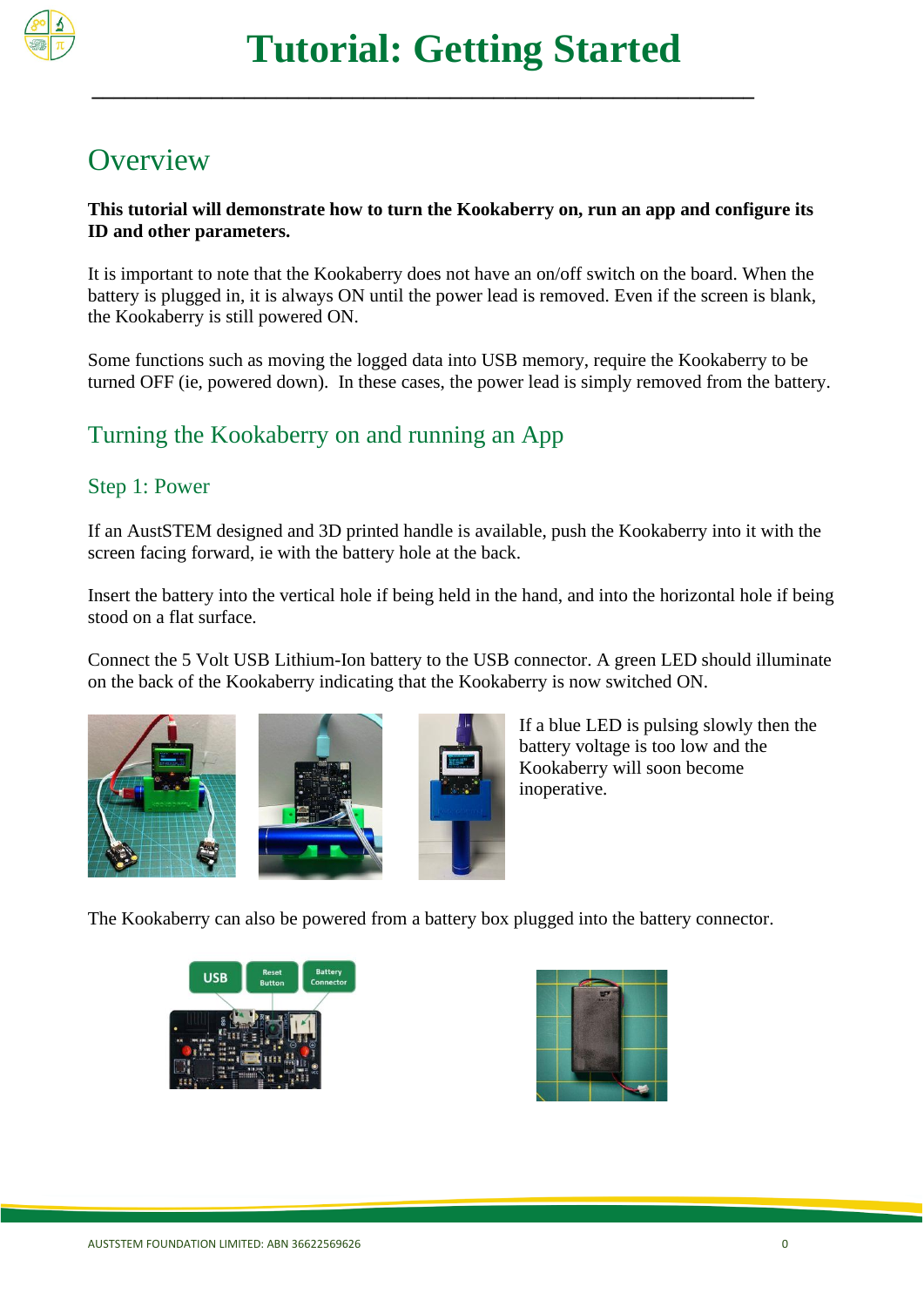

### Step 2: Menu

Start the Kookaberry's Menu app by holding down the green B button whilst pressing the reset button briefly and then letting go. This activates the Menu screen on the display.

**\_\_\_\_\_\_\_\_\_\_\_\_\_\_\_\_\_\_\_\_\_\_\_\_\_\_\_\_\_\_\_\_\_\_\_\_\_\_\_\_\_\_\_\_\_\_\_\_\_\_\_\_\_\_\_\_\_\_\_\_\_**

The Menu shows a list of the MicroPython apps that are stored in the Kookaberry's USB memory.





## Step 3: App selection

Select the Kookaberry app that you wish to run by navigating up or down by pressing the C or D buttons respectively.



The cursor  $(>)$  on the left will move up or down the display and the list on the display will scroll up or down in response.

Press the B button to run the app.

## Step 4: Running an App

*Apps look for the values of basic parameters in the \_config file at the head of the Menu list. These are the ID (name), logging interval, and radio channel. All apps will run based upon either their initial parameter default values or their values when last configured - see "Configuring your* 



back of the Kookaberry.

*Kookaberry" in next section.*

Read the prompts on the screen for the correct connectors for the peripherals and connect them to the relevant connectors (P1 to P5) on the



It is best to make such connections and disconnections when the Kookaberry is OFF as connecting them whilst it is ON sometimes causes it to reset and turn OFF. If this happens, simply write down the correct connections, plug the peripherals into the correct connectors and turn it on again.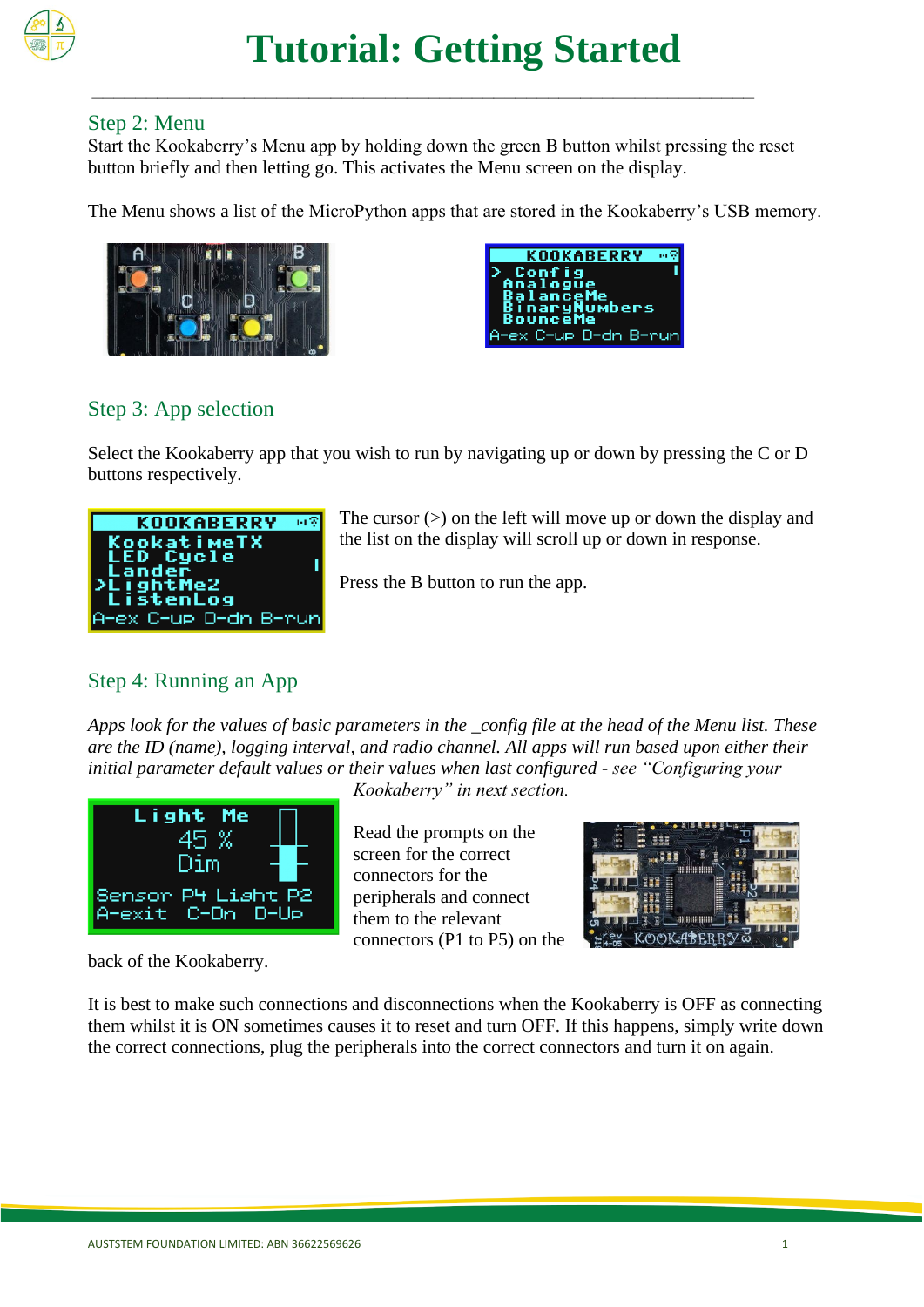

### Step 5: Buttons

In general,

- **Button A** is used as an Exit button both from the Menu and most Apps
- **Button B** is used to run Apps
- **Buttons C and D** are used for navigation around the menu screen



## Configuring your Kookaberry

When the Kookaberry is switched on, the menu as shown in the screenshot appears. The \_Config app will always appear at the top of the menu and sets up some basic parameters on the Kookaberry that are used by other apps.

The default values stored in your Kookaberry on delivery should allow every app to work correctly the first time it is run. The only values you might want to change, and their context are as follows

- when you perform data logging operations and want to make the data logging interval (**INTV**) longer or shorter.;
- when two or more groups are communicating with each other using their Kookaberries and you need to keep the communication private to each group. In this context you put all the Kookaberries in each group on one radio channel and the Kookaberries in each of the other groups on different radio channels.
- when more than one Kookaberry are running apps which transmit data to a central Kookaberry. For instance when using the SenseXX apps. In this context you will need to ensure that the ID's on each Kookaberry are unique. For instance, if there are five teams, then their Kookaberries should have ID's 1 to 5.



To run the \_Config app select it from the Kookaberry menu and press button B to start it.

### Firmware Version

The first screen to open when Button B is first pressed shows the version of the firmware (the programme that tells the chips how to interpret the app code) installed on the Kookaberry.

Press Button A to continue to the first configuration parameter (ID)

### Config

Kookaberry striszføsika MicroPython 1.12.0 u1.12-324-ae21127d79 on 2021-04-08 A-continue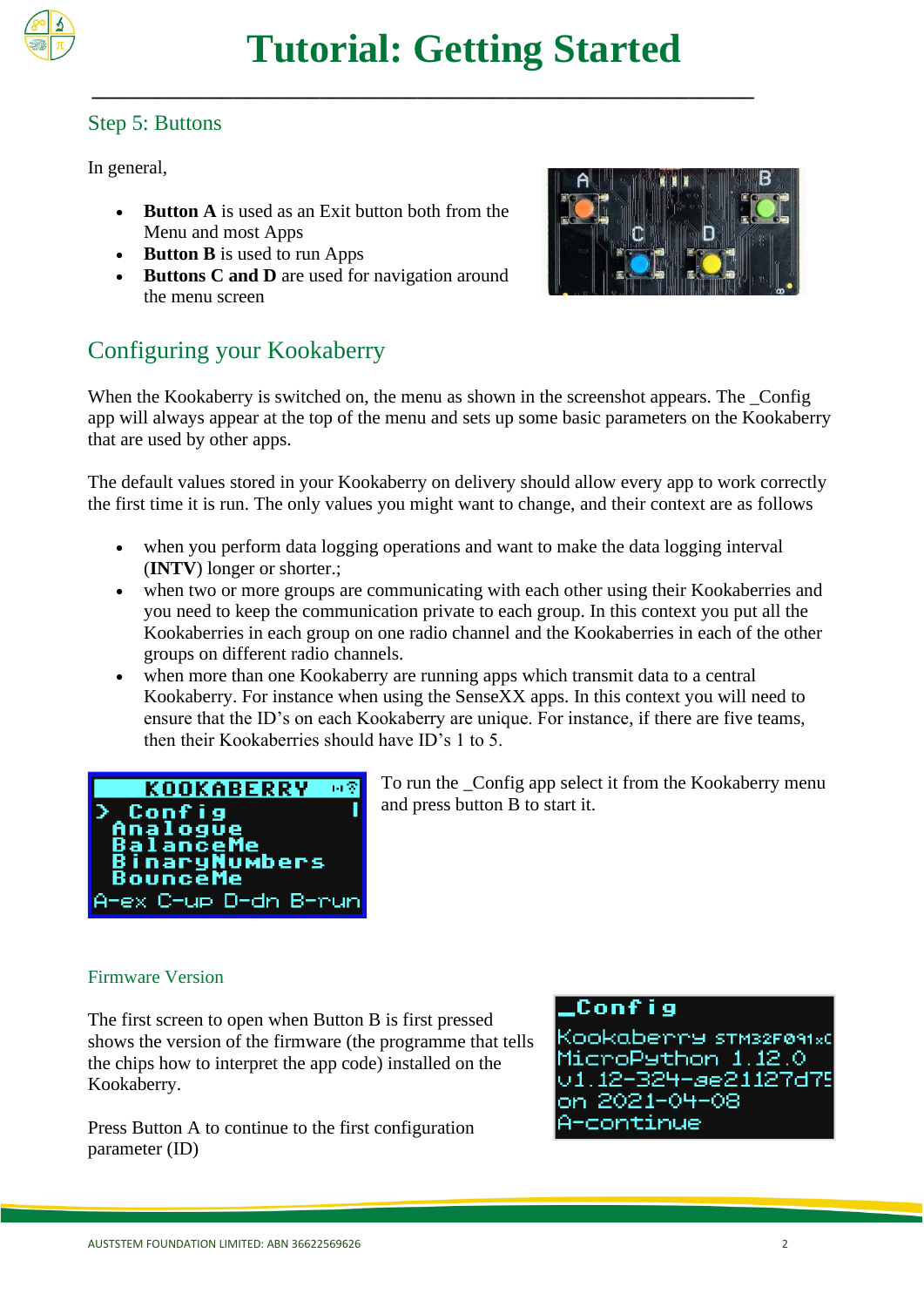

### ID Parameter

The opening display is as shown on the right. The lines in the display are:

- 1. The name of the app " Config" and the present ID of the Kookaberry (01)
- 2. The third line shows the parameter being configured, beginning with the ID which is set to 1
- 3. The last line explains the functions of the four Kookaberry keys A (exit the app), B (go to the next parameter), C (increment the current parameter), and D (decrement the current parameter.



In this instance the ID parameter can be adjusted from 1 to 99 inclusive by pressing the C and D buttons.

Press button B to go to the next parameter (INTV)

### Data Logging Interval

The rate at which the Kookaberry records a sensor measurement in its USB memory can be varied in this screen.

Faster rates should be used for measurements that change relatively quickly (like the temperature of a dish of cooling water) over a lesson period; and slower rates when measurements are made over days (like the temperature and relative humidity profile in a playground).



The inverse of the rate - the interval (INTV) between samples - is what is varied through this screen. The longer the interval, the slower the rate of recording.

The current or default setting is shown as hh:mm:ss, in the example it is 10 seconds.

Pressing the C or D buttons will cycle the INTV setting through a preset range of intervals between 1 second to 24 hours inclusively.

Press button B to go to the third and last parameter which is the radio CHANNEL number.